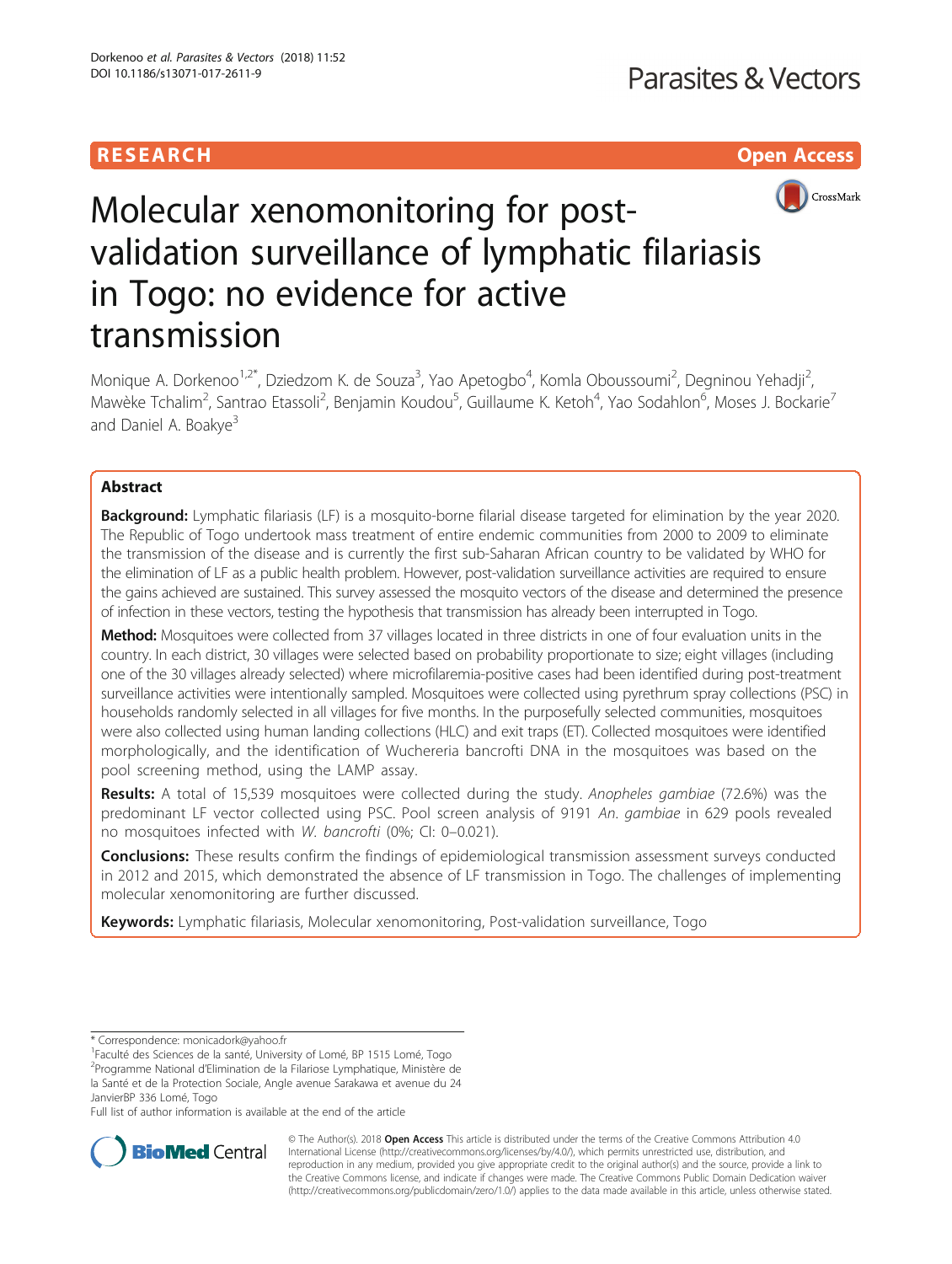# Background

Lymphatic filariasis (LF), the second leading infectious cause of disability worldwide, is endemic in 73 countries, an estimated 120 million people are infected with the parasites, and 40 million people suffer from complications. The World Health Organization (WHO) outlines specific steps for endemic countries to achieve and document interruption of transmission of LF [\[1](#page-7-0)]. Baseline mapping is conducted to identify LF-endemic areas of the country, followed by at least five rounds of annual mass drug administration (MDA) in endemic areas. Concurrent monitoring and evaluation (M&E) are conducted in these areas under MDA to ensure that targets are met and determine when MDA can be stopped. Transmission assessment surveys (TAS) are undertaken after MDA has been stopped, followed by a five-year post-validation period to verify the absence of resurgence.

Togo is a West African country with a population of 6.7 million, with 32% of the population living below the poverty line [[2\]](#page-7-0). The country is divided into six regions and 40 health districts. District medical teams support more than 650 rural health centres nationwide. Eight of the 40 districts were endemic to LF. Those districts belong to three distinct endemic foci and were co-endemic for LF and onchocerciasis.

Togo was one of the first African countries to implement a national LF elimination programme [\[3\]](#page-7-0). The national LF programme started in 2000 with baseline mapping followed by mass drug administration in the LF endemic districts. The last MDA in Togo was conducted in 2009. LF surveillance in Togo has consisted of:

- a nationwide passive surveillance system, implemented from 2006 through 2015. The surveillance consisting of two components: (i) a network of 47 laboratories, in which laboratory technicians routinely search for Wuchereria bancrofti microfilaria on nocturnal blood smears collected for malaria diagnosis, and (ii) a network of 20 healthcare facilities not covered by the laboratory network, in which nurses regularly collect dried blood that is tested for Og4C3 antigen [\[4\]](#page-7-0).
- a successful implementation of two post-MDA transmission assessment surveys (TAS) using the WHO's guidelines in the eight endemic districts in 2012 and 2015, three and five years after stopping MDA, respectively, have been carried out.

The results of these surveillance activities demonstrated that there was no ongoing LF transmission in the country [\[3](#page-7-0), [5](#page-7-0)].

Togo also conducted a national campaign to distribute insecticide-treated bed nets (ITNs) in 2004 followed by subsequent distribution of long-lasting insecticide-treated nets (LLINs) to achieve universal coverage [[6](#page-7-0)–[8](#page-7-0)]. These campaigns likely significantly changed the profile of the LF vector population in Togo, although entomologic studies are lacking.

Recently, Togo became the first country in sub-Saharan Africa to receive WHO validation of the elimination of LF as a public health problem [\[1, 9, 10\]](#page-7-0). Before this announcement, the country began molecular xenomonitoring (MX) for LF [[11](#page-7-0)], to collect more evidence demonstrating the absence of LF transmission. This work, presented here, investigated the absence of LF transmission in mosquito populations as recommended by the WHO, with the hypothesis that transmission has already been interrupted in Togo [\[12](#page-7-0)].

# **Methods**

# Study design

The study had limited funding, and as such, it was important to consider various factors in developing the sampling. The development of the sampling strategy took place during a two-day meeting with the LF Programme officers and entomologists. Following extensive discussions, the least expensive option of using community volunteers as against trained entomologists was adopted for the study.

# Factors considered in designing the sampling strategy

The factors we considered in designing the sampling strategy include financial and human resources, workload and the local epidemiological context.

Financial resource factors affecting the sampling strategy are: (i) available budget; (ii) distances to be covered and associated transportation costs; (iii) daily allowances for entomologists, community volunteers and supervisors; and (iv) sourcing and purchasing of consumables and supplies.

Human resource factors considered are: (i) availability and skills of experienced entomologists versus community volunteers; (ii) need for supervision of volunteers during collections; (iii) training requirements (best practices for mosquito collection and storage) and logistics (training venues, meals and transportation allowances); (iv) need to develop human capacity for future public health needs; and (v) security and safety of trained entomologists.

Sampling decisions were also based on workload: (i) one-time versus repeated mosquito collections (i.e. probability of catching an infected mosquito in a one-time collection as compared to repeated collections); (ii) number of households that can be sampled per day; and (iii) total number of mosquitoes required.

Finally, the regional, national, and local epidemiological context affecting sampling are related to: (i) vector transmission dynamics (impact of seasonality on mosquito species and LF transmission); (ii) number of transmission assessment survey (TAS) evaluation units (EU) to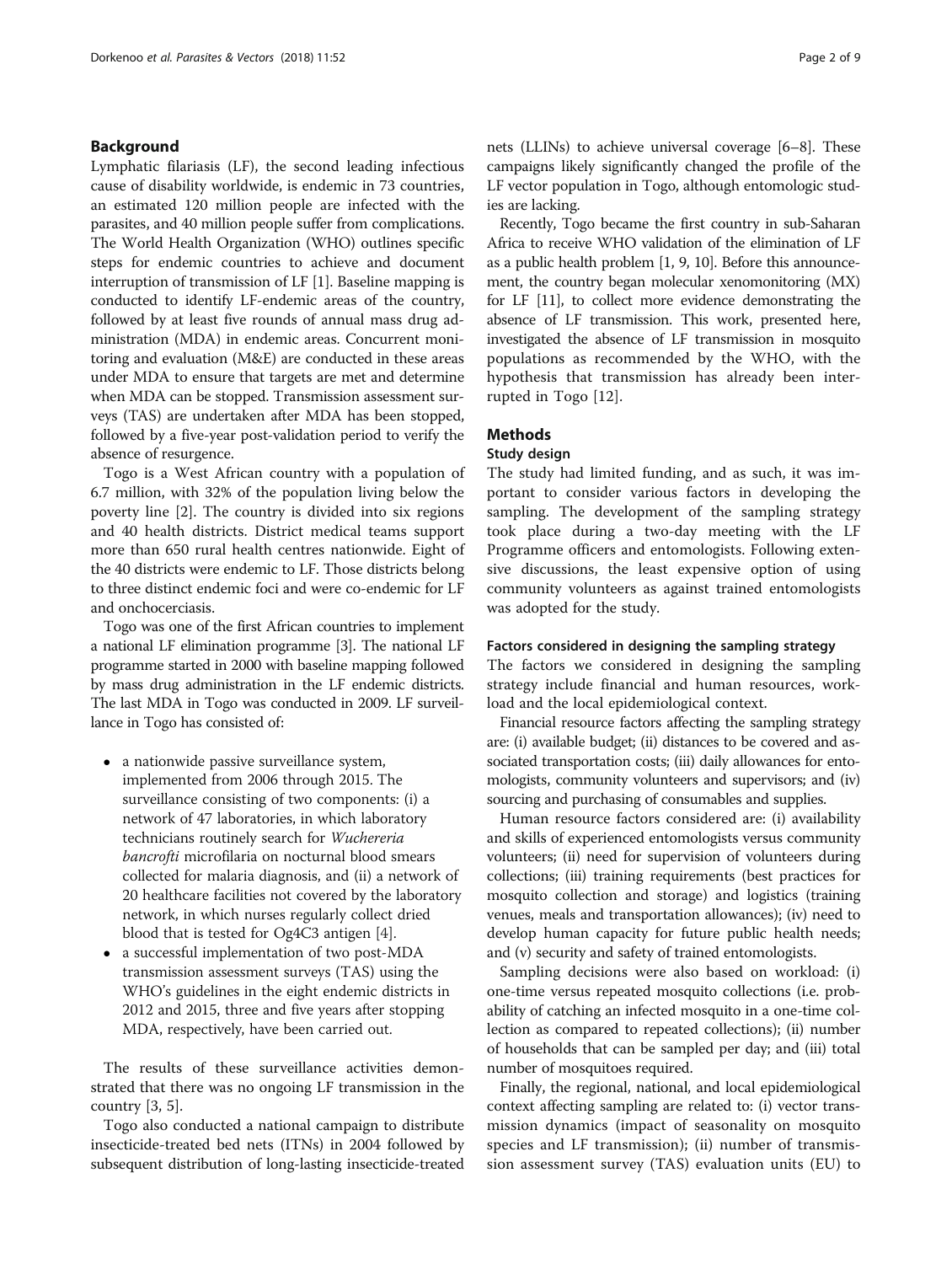investigate (weighing relative benefits of sparse coverage of all EUs against comprehensive coverage of one EU); and (iii) relative emphasis on high-risk versus lowrisk areas in the sample.

# Study area

The study was conducted in the Savanes Region in the northern part of Togo (Fig. 1). Three of the five districts in the region, Kpendjal, Cinkassé and Tone, were previously endemic for LF. The survey was conducted in the three districts grouped into one evaluation unit (EU) because of their proximity to Ghana in the West, Burkina Faso to the North and Benin to the East, where transmission of LF is reported to be ongoing.

# Selection of sampling sites

A two-stage sampling method was used to select the sampling sites. In the first stage, villages were chosen, and in the second, households (HHs) were selected within each village. [\[13](#page-7-0)]. All communities with population greater than 5000 were excluded from the sampling

because the potential for transmission in urban areas is low [\[14](#page-7-0), [15](#page-7-0)]. Thirty villages were selected in the EU with probability proportional to size.

In addition, eight additional villages previously known to have reported a microfilaremia positive case, either through monitoring and evaluation, TAS or passive surveillance, were also assessed. The last microfilaremia positive case was identified in 2015. One of the villages purposefully selected was also selected by probability proportionate to size; therefore, 37 villages were surveyed in total. The geolocation of each surveyed village was recorded.

Households were sampled to cover the entire village as much as possible, by the end of the sampling period. Each village was divided into four approximately equal sections. Households in each section were numbered consecutively and selected randomly (using a dice). The household head was approached, and consent sought. If a household refused to participate, a different household was selected. New households were selected for each sampling day, and households from which mosquitoes

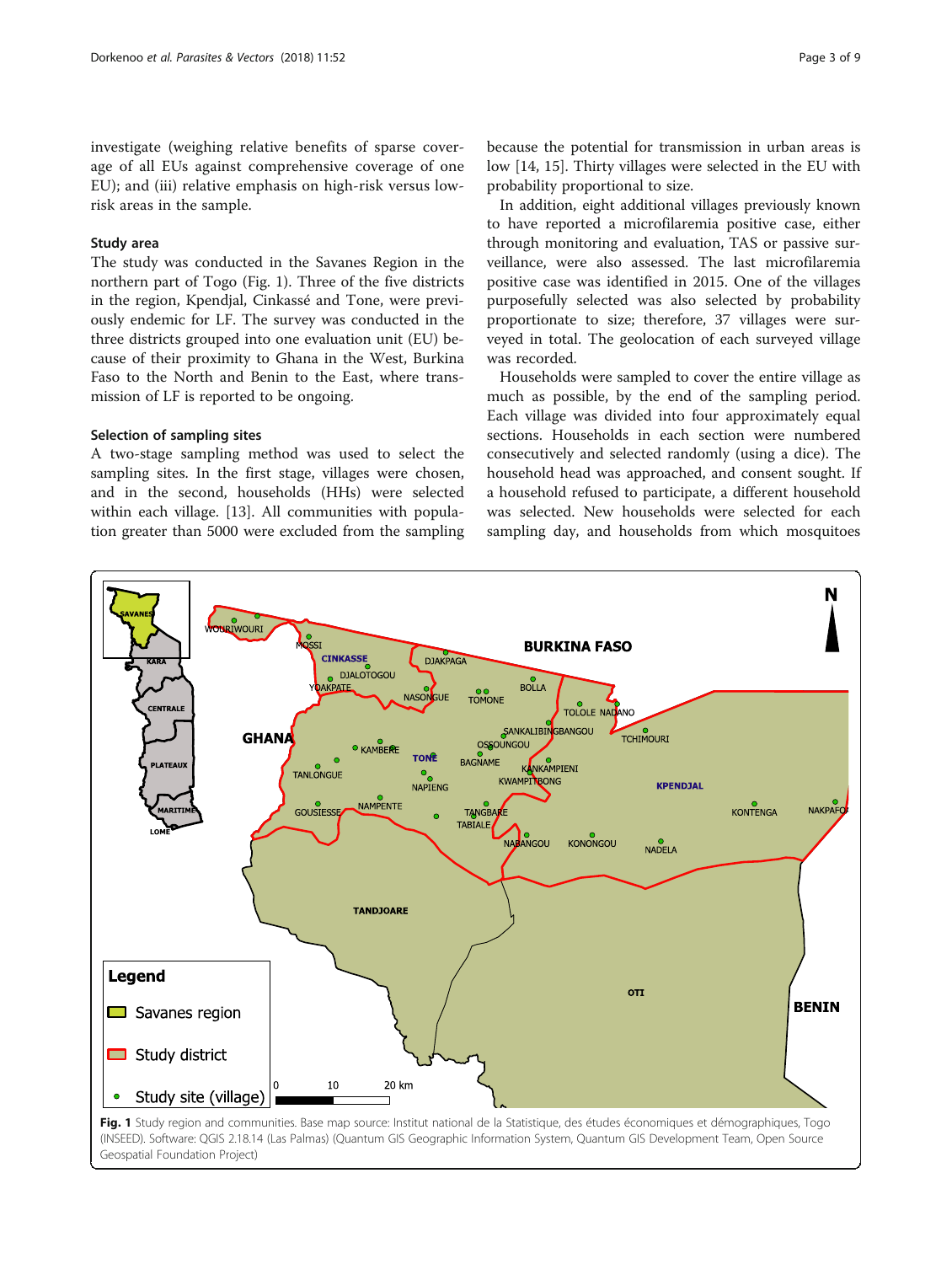were previously collected were excluded from the selection unless the number of households in the section was exhausted.

# Mosquito collection

This entomological study was undertaken over five months during the peak dry season (October 2016–February 2017), with the aim of collecting as many mosquitoes as possible. In each study community, mosquito collection was done twice every month. The estimated sample size was 2000 vector mosquitoes per IU, required to estimate an infection rate of 1% with a power of 0.80 [\[16](#page-7-0)].

In each village, community volunteers were identified and trained for mosquito collection and storage. Mosquito collections were primarily done using the pyrethrum spray catch (PSC) method. On each mosquito collection day, households were randomly selected from each section and mosquitoes collected, using the PSC method. The day before the collection, consent was obtained from occupants of the households, they were asked to keep bedroom doors and windows closed the following morning. Mosquitoes were collected early in the morning between 05:00 h and 08:00 h by two trained collectors. The occupants were asked to remove or cover all food items in the room. Potential mosquito hiding places (under the bed, tables) were searched and disturbed to displace any resting mosquito White sheets were laid on the floor and other surfaces in the rooms. The room was then sprayed with pyrethrum insecticide and left for about 15 min, after which the white sheets were inspected for any dead or knocked down mosquitoes.

In the eight purposefully selected communities, mosquito collection was also done using human landing collection (HLC) method and exit trap collection (ETC). Both HLC and ETC were undertaken in randomly selected households, different from the households where PSC was undertaken.

All collected mosquitoes were placed in a Petri dish labelled with the village code. Each Petri dish contained silica gel in a ball of cotton wool, to keep the mosquitoes dry. The Petri dishes from all villages were sent to the district on a specified date. Once a month, a central team visited all districts to collect the mosquitoes and deliver them to the entomology laboratory of the department of "Unité de Recherche en Ecotoxicologie (URET)" of Sciences faculty of the University of Lomé (Togo).

#### Sample processing

Mosquito genera and species identification were conducted at the entomology laboratory of the University of Lomé using morphological identification keys [[17, 18\]](#page-7-0). All mosquitoes collected by the PSC and ETC were grouped in pools of 25 or less, according to the village and method of collection. The pooled mosquitoes were then sent to

the NTD reference laboratory of the Parasitology Department, Noguchi Memorial Institute for Medical Research (University of Ghana) for molecular identification of W. bancrofti infection in the vector species. DNA was extracted from the mosquito pools using the DNeasy Tissue Kit (Qiagen, Valencia, California, USA), and molecular identification of W. bancrofti was done using the LAMP method [\[19](#page-7-0)–[21](#page-7-0)]. All reactions included a positive (W. bancrofti DNA) and negative (water) control (Fig. 2) The positive control is W. bancrofti DNA extracted from microfilariae positive mosquitoes, in previous studies from Sierra Leone [\[20](#page-7-0)]. All positives were confirmed using the conventional PCR method for the determination of W. bancrofti infection [[22](#page-7-0)].

#### Data analysis

The number of mosquitoes collected in each month was evaluated regarding the rainfall data for each collection month. The Poolscreen 2.0 software was used to analyse the pool screening results [[23\]](#page-7-0). The survey costs were grouped into categories and presented in a table. Survey costs were divided into the following categories: personal allowance (research team and vector collectors), supplies, transportation, communication, and others. The unit cost per sample was estimated as the sum of the unit cost for collecting each sample and the unit cost for laboratory analysis.

All levels of statistical significance were determined at the 95% confidence limit. Graphs were drawn using GraphPad Prism 7 (GraphPad Software, Inc., La Jolla, California, USA) and Microsoft Excel (Microsoft Corporation, Redmond, Washington, USA). The geolocation data were imported into QGIS 2.18 (QGIS Geographic Information System, QGIS Development Team, Open Source Geospatial Foundation Project) for mapping.

#### Results

A total of 15,568 mosquitoes were collected over the entire 5-month period: 10,859 by PSC, 3798 by ETC and

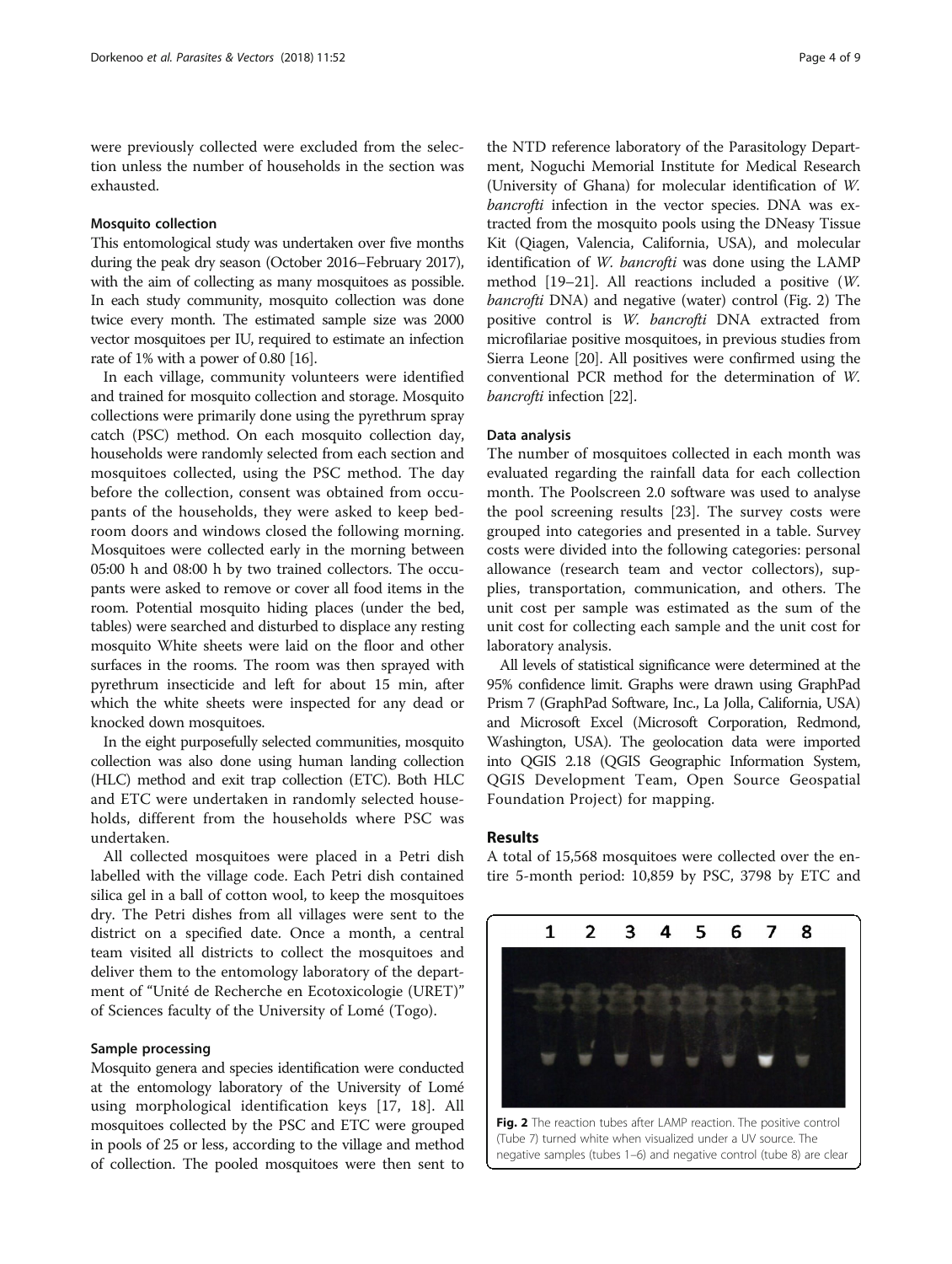911 by HLC. Table 1 presents the number of mosquitoes per collection method and IU. More mosquitoes were collected using the PSC.

Anopheles gambiae (s.l.) ( $n = 7893$ ), the main vectors of LF in West Africa, was the dominant mosquito species (72.6%) collected using the PSC, followed by Culex quinquefasciatus (n = 2942), Aedes (n = 15), Mansonia  $(n = 3)$  and six other mosquito species. The mean number of An. gambiae collected per village using the PSC was 213. For the ETC, 2333 An. gambiae, 1374 C. quinquefasciatus, 47 Aedes and 44 Mansonia were collected. The mean number of An. gambiae collected per village using ETC was 63. For HLC, a total of 656, 233, 12 and 10 mosquitoes were reported for the An. gambiae, C. quinquefasciatus, Aedes, and Mansonia species, respectively. The mean number of An. gambiae collected per village using HLC was 82. Based on HLC, the overall biting rate was at the highest in October 2016, with 23 bites/person/night (bpn) for indoor and 22 bpn for outdoor collections, and lowest in February 2017 with 1 bpn for both indoor and outdoor collections.

Anopheles spp. were processed for W. bancrofti infection. Out of 9191 samples processed in 629 pools, none (0%) were found positive (95% CI: 0–0.021). Table [2](#page-5-0) presents the information on the number of pools analysed per IU. Of the mosquitoes analysed, 7623 were either fed or gravid, and 1568 were unfed. Of the An. gambiae collected, 6992 were analysed using PSC, and the remainder using ETC.

The costs of this survey are summarized in Table [3](#page-5-0), with the aim of guiding other control programmes planning to undertake wide-scale entomological evaluations for LF elimination. An estimated \$35,910.40 was spent on this survey. The main costs incurred include the training of the community mosquito collectors and supervisors, field mosquito collection (person-time), and sample processing charges. Other costs included ethical application fees, photocopies and vehicle maintenance charges. Based on the cost estimates for the study, the approximate costs for sample collection per IU, cost for sample collection per week, cost per pool collected and processed and cost per mosquito collected and processed were estimated. The cost per mosquito collected and processed was estimated at 3.1 US\$.

# **Discussion**

In Togo, MDA conducted during the past ten years has dramatically reduced lymphatic filariasis (LF) incidence in all implementation units (IU) as demonstrated by the low prevalence of circulating filariasis antigenemia obtained during the two TAS conducted during the five years after MDA was stopped [\[3](#page-7-0)]. Despite the very low infection rate in the human population, and the prior submission to WHO of a dossier of evidence supporting the elimination of LF as a public health problem in Togo, this study of W. bancrofti in the vector was conducted to confirm the results of the epidemiological surveys. As WHO states, the establishment of post-validation surveillance is important to prevent recrudescence of infection and renewed transmission [[9\]](#page-7-0). Efficient and sensitive methods are needed to detect this recrudescence risk, and molecular xenomonitoring is gaining recognition as one of the tools to be employed as a surveillance tool in the endgame [[15](#page-7-0), [21, 24](#page-7-0)–[27\]](#page-7-0).

The molecular analysis of the An. gambiae in this study revealed no infection with W. bancrofti, which is consistent with the very low antigen prevalence observed during the TAS conducted from 2010 to 2015 [[3](#page-7-0), [5, 28](#page-7-0)]. In this study, culicine mosquitoes were not analysed, based on the assumption that they are not known vectors of LF in West Africa [[29](#page-7-0)]. In fact, studies conducted in Togo in the 1960s revealed An. gambiae, An. funestus, An. pharoensis, Mansonia africana and M. uniformis to be naturally infected with W. bancrofti. The authors

Table 1 Number and species of mosquitoes by collection method and district

| Method     | District | No. of communities | An. gambiae | Mean An. gambiae | Culex spp. | Ae. aegypti  | Mansonia spp. | Other species |
|------------|----------|--------------------|-------------|------------------|------------|--------------|---------------|---------------|
| <b>PSC</b> | Tone     | 21                 | 3956        | 188              | 1890       | 8            |               | 6             |
|            | Cinkasse | 6                  | 1885        | 314              | 620        | 7            | 2             | $\mathbf{0}$  |
|            | Kpendjal | 10                 | 2052        | 205              | 432        | $\mathbf{0}$ | $\circ$       | $\mathbf{0}$  |
|            | Total    | 37                 | 7893        | 213              | 2942       | 15           | 3             | 6             |
| <b>ETC</b> | Tone     | 3                  | 1008        | 48               | 970        | 25           | 7             | $\circ$       |
|            | Cinkasse | 3                  | 683         | 114              | 36         | 9            | 18            | $\mathbf{0}$  |
|            | Kpendjal | 2                  | 642         | 64               | 368        | 13           | 19            | $\mathbf 0$   |
|            | Total    | 37                 | 2333        | 63               | 1374       | 47           | 44            | $\mathbf{0}$  |
| <b>HLC</b> | Tone     | 3                  | 329         | 110              | 160        | 6            |               | $\mathbf{0}$  |
|            | Cinkasse | 3                  | 214         | 71               | 16         | 7            | 7             | $\mathbf{0}$  |
|            | Kpendjal | 2                  | 113         | 57               | 57         |              |               | $\mathbf{0}$  |
|            | Total    | 8                  | 656         | 82               | 233        | 14           | 9             | $\mathbf 0$   |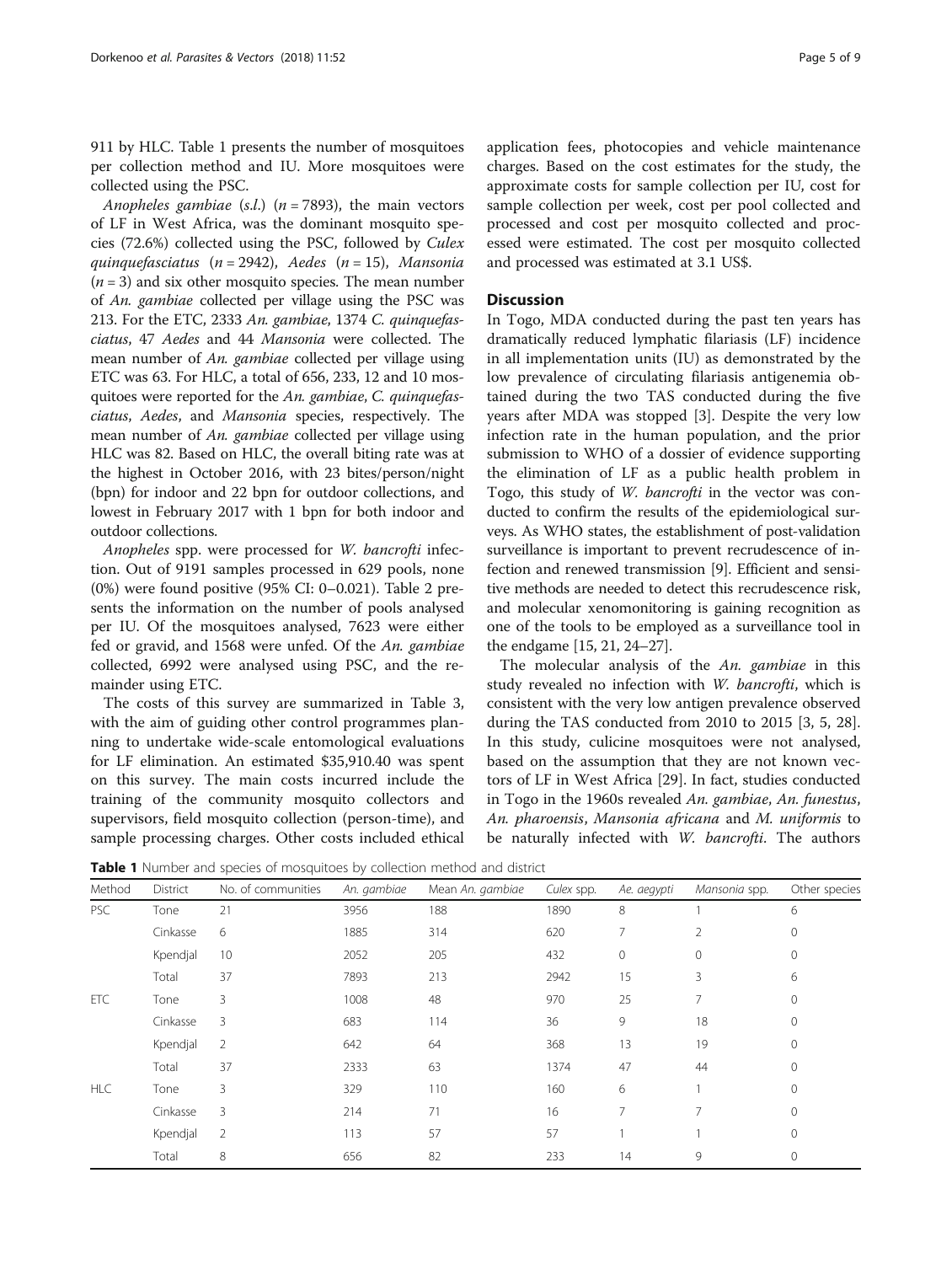| Implementation unit | No. of pools | Average<br>pool size | No. of An.<br>gambiae processed | No. of An.<br>gambiae collected | % of An. gambiae<br>processed | Positive | 95% CI      |
|---------------------|--------------|----------------------|---------------------------------|---------------------------------|-------------------------------|----------|-------------|
| Cinkasse            | 166          | 15.9                 | 2646                            | 2782                            | 95.1                          |          | $0 - 0.073$ |
| Kpendjal            | 172          | 14.5                 | 2495                            | 2807                            | 88.9                          |          | $0 - 0.077$ |
| Tone                | 291          | 13.9                 | 4050                            | 5283                            | 76.7                          |          | $0 - 0.047$ |
| Total               | 629          | 14.6                 | 9191                            | 10.872                          | 84.5                          |          | $0 - 0.021$ |

<span id="page-5-0"></span>Table 2 Number of mosquitoes and pools processed per district

Abbreviation: CI, confidence interval

suggested that only the first three species seemed to be vectors, with An. gambiae being a proven local vector of W. bancrofti in Togo [[30\]](#page-7-0). Nonetheless, more recent surveys in Kano (Nigeria) revealed L3 W. bancrofti infection in Culex quinquefasciatus, with others also reporting infection and infectivity rates in Culex mosquitoes [\[29](#page-7-0), [31, 32](#page-7-0)]. As such, in the light of changing vector abundance and transmission dynamics, future

surveys should also focus on mosquito species previously considered as non-vectors, since parasite DNA can be detected in both vector and non-vector mosquitoes [[21, 33\]](#page-7-0).

WHO recommendations for the use of PCR on pools of mosquitoes for end-point assessment and post-MDA surveillance suggest that molecular xenomonitoring and mosquito sampling assessment should focus on individual

Table 3 Cost of survey

| Item                                       |                                                   | Cost (CFA Francs) | Approximate cost (US\$) | $\%$   |  |  |
|--------------------------------------------|---------------------------------------------------|-------------------|-------------------------|--------|--|--|
| Consultancy                                | Per diem                                          | 500,000.0         | 874.10                  | 2.43   |  |  |
|                                            | Transport                                         | 120,000.0         | 209.800                 | 0.58   |  |  |
| Training                                   | Central level per diem                            | 1,127,000.0       | 1970.3                  | 5.49   |  |  |
|                                            | Fuel                                              | 298,905.0         | 522.60                  | 1.46   |  |  |
|                                            | Allowance for supervisors and mosquito collectors | 568,000.0         | 993.00                  | 2.77   |  |  |
|                                            | Transport for participants                        | 364,000.0         | 636.40                  | 1.77   |  |  |
|                                            | Training venues and meals                         | 356,750.0         | 623.70                  | 1.74   |  |  |
| Field collection                           | Central level per diem                            | 1,818,000.0       | 3178.30                 | 8.85   |  |  |
|                                            | Allowances for collectors and supervisors         | 3,465,000.0       | 6057.70                 | 16.87  |  |  |
|                                            | Transport for supervisors                         | 376,275.0         | 657.80                  | 1.83   |  |  |
|                                            | Field supplies                                    | 2,835,443.0       | 4957.10                 | 13.80  |  |  |
|                                            | Other consumables                                 | 255,500.0         | 446.70                  | 1.24   |  |  |
|                                            | Fuel                                              | 617,000.0         | 1078.70                 | 3.00   |  |  |
|                                            | Others                                            | 98,350.0          | 171.90                  | 0.48   |  |  |
| Sample processing                          | Mosquito identification                           | 676,000.0         | 1181.80                 | 3.29   |  |  |
|                                            | Shipment of samples                               | 120,000.0         | 209.80                  | 0.58   |  |  |
|                                            | Laboratory processing charges                     | 5,968,120.0       | 10,433.80               | 29.05  |  |  |
| Others expenses                            | Ethics application                                | 200,000.0         | 349.70                  | 0.97   |  |  |
|                                            | Vehicle maintenance                               | 300,400.0         | 525.20                  | 1.46   |  |  |
|                                            | Data management                                   | 200,000.0         | 349.70                  | 0.97   |  |  |
|                                            | Communication                                     | 214,395.0         | 374.80                  | 1.04   |  |  |
|                                            | Photocopies                                       | 61,630.0          | 107.70                  | 0.30   |  |  |
| Total                                      |                                                   | 20,540,768.0      | 35,910.40               | 100.00 |  |  |
| <b>Summary Estimates</b>                   |                                                   |                   |                         |        |  |  |
| $\sim$ Sample collection cost per district |                                                   | 8492.20 US\$      |                         |        |  |  |
| ~ Sample collection cost per week          |                                                   | 2547.70 US\$      |                         |        |  |  |
| ~ Cost per pool collected and processed    |                                                   | 45.40 US\$        |                         |        |  |  |
|                                            | $\sim$ Cost per mosquito collected and processed  | 3.10 US\$         |                         |        |  |  |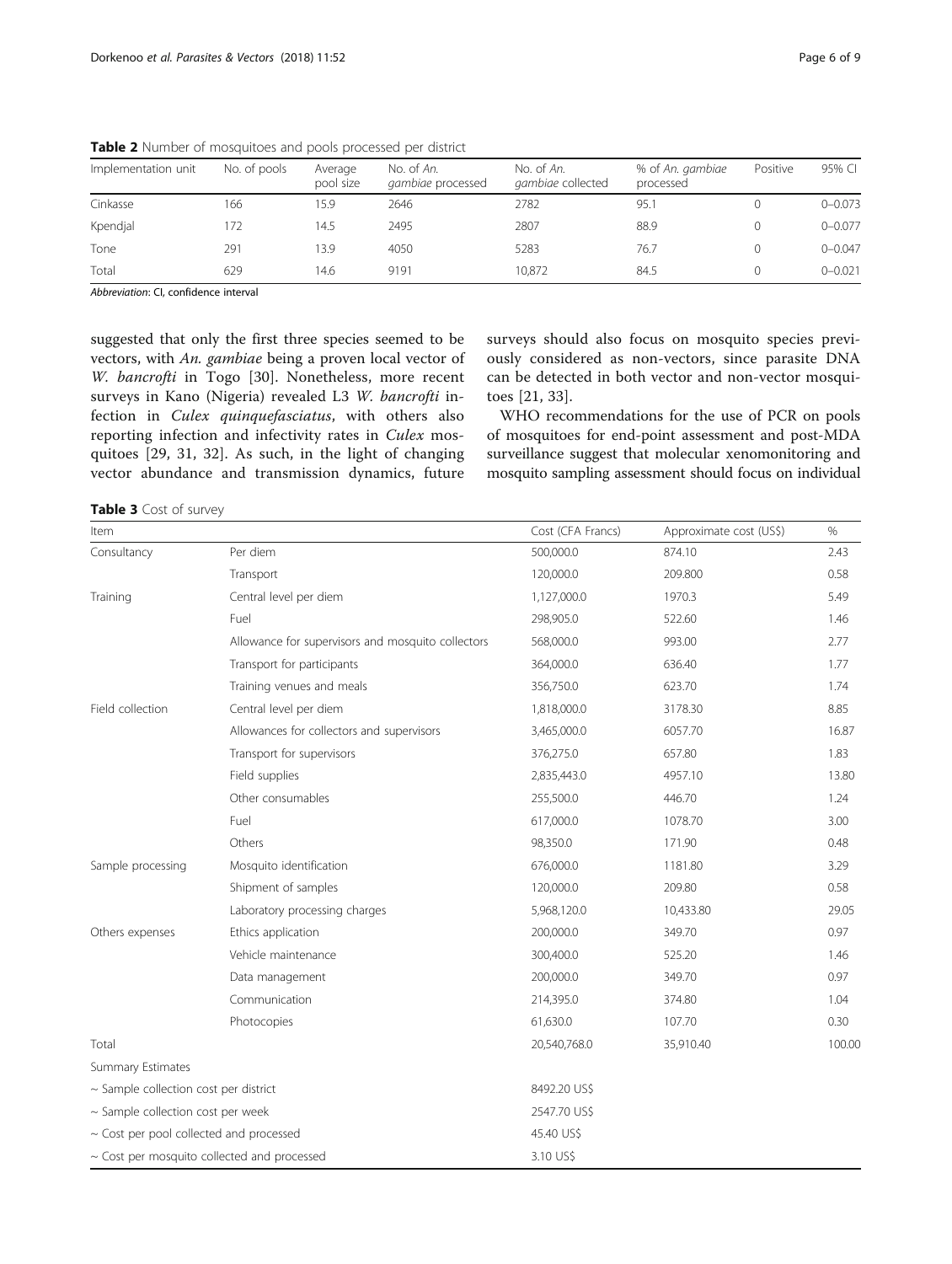villages (or a cluster of villages when villages are small), rather than on implementation units [[16](#page-7-0)]. Here, the mosquitoes were processed according to the village and IU of the collection. However, whether processing approximately 200 mosquitoes per village (especially where microfilariae positive individuals were identified during surveillance) is enough to identify residual infection remains a matter of debate. Further statistics and modelling analyses might be required to resolve this challenge. While the sample sizes per IU were met, the possibilities of missing communities with the low residual transmission remain, since not all villages in the IUs were assessed. Implementing the WHO recommendation will require (i) more frequent mosquito collections per month in each community to have a large enough sample size, and (ii) mosquito collection in many more villages. These will ultimately increase the cost of xenomonitoring surveys. Finally, while the mosquitoes processed by pool screening were not presented according to catch type and species, due to the absence of infection, the number of mosquitoes collected per village using PSC was higher. A recent study showed that collecting mosquitoes using PSC may be a better tool for xenomonitoring compared to ETC [\[34\]](#page-8-0). As such further studies may focus on using PSC alone or other epidemiologically relevant tools such as gravid traps.

Given the very low parasite detection during TAS, we wanted to collect and analyse as many mosquitoes as possible, to enable the detection of very low W. bancrofti infection in the mosquitoes. While the survey was initially planned for all four EUs in the country, with a large number of sites per EU (for good coverage, considering that this was the first post-validation survey for the country), we ultimately could not achieve both with the available budget, so we elected to conduct the survey in many households but in only the highest risk EU. The cost for the survey covered by the programme was approximately 35,910.00 US\$. The major cost components were the personnel (34%), laboratory processing (32.3%), field supplies (15%) and transportation costs (8.6%). It is, however, worth mentioning that additional reagents (~3000.00 US\$) were donated, by the Noguchi Centre, to enable processing of as many samples as possible. Based on these, the mean approximated cost spent per village is 1051 US\$ (including personnel, and sample processing costs). In designing the sampling strategy, various factors and scenarios were considered to arrive at the most cost-effective design. The preferred sampling strategy will differ from country to country, and therefore so will the cost differ [[35\]](#page-8-0).

# Conclusions

The post-validation molecular xenomonitoring survey in Togo has revealed the absence of infection in the An. gambiae vectors of LF, confirming the results of TAS

and surveillance activities that led to the validation of elimination of LF as a public health problem in Togo. The application of molecular xenomonitoring was not without challenge. However, we have demonstrated that large-scale xenomonitoring is feasible. In addition to the challenges of protocol development, sample sizes for evaluation and availability of technical expertise will need to be addressed in order to enable Togo and other country programmes to integrate molecular xenomonitoring into their pre- and post-validation surveillance activities. A further challenge for Togo is to extend the same survey to the five remaining implementation units in the country. Given the proximity of areas of ongoing LF transmission in neighbouring countries, Togo will need to continue epidemiological and entomological monitoring and promote key prevention strategies, such as ITN use, to preserve its achievement and keep Togo a country where future generations can live free of LF.

#### Abbreviations

ETC: exit trap collection; EU: evaluation unit; HH: household; HLC: human landing collection; ITN: insecticide treated net; IU: implementation unit; LAMP: loop mediated isothermal amplification; LLIN: long lasting insecticidal net; M&E: monitoring and evaluation; MDA: mass drug administration; MX: molecular xenomonitoring; NMIMR: Noguchi Memorial Institute of Medical Research; NTD: neglected tropical diseases; PSC: pyrethrum spray catch; TAS: transmission assessment survey; URET: Unité de Recherche en Ecotoxicologie; UV: ultraviolet; WHO: World Health Organization

#### Acknowledgments

This study was conducted with technical support from the NTD Support Center of the Task Force for Global Health of Atlanta (USA) and the Noguchi Memorial Research Institute of Accra (Ghana). Liverpool School of Tropical Medicine, UK, provided funding. The authors are grateful to the field collectors and supervisors, the medical chief of Kpendjal, Cinkassé and Tone district and their team, to Dr. Katherine Gass and Dr. Ralph Henderson from NTD Support Center (Atlanta) and Dr. Patrick Lammie from CDC Atlanta. The authors are also thankful to the Ministry of Health (Togo), the University of Lomé (Togo), Ms. Worlasi D. Kartey-Attipoe and Sandra A. King from Noguchi Memorial Institute for Medical Research (Ghana), M. Brent Thomas from Liverpool School of Tropical Medicine, Department for International Development, M. Agnidoufeyi Aawi from Togo National Malaria Control Program and M. Mensah K. Ahadji-Dabla from URET (University of Lomé).

#### Funding

This study was supported by Department for International Development (DFID) through the Liverpool School of Tropical Medicine, Liverpool, UK, the Noguchi Memorial Institute for Medical Research, Accra Ghana and the Togo National Program of Lymphatic Filariasis, Lomé, Togo.

#### Availability of data and materials

The datasets used and analysed during the current study are available from the corresponding author upon reasonable request.

#### Authors' contributions

MAD, KO, BK, KGK and DKD drafted the protocol. DAB, MJB and YS improved the protocol. YA, KO, MT, DY were involved in field data collection. DKD, YA and SE were involved in data acquisition. DKD analysed the data. MAD, DKD and YA interpreted the data. DKD and MAD drafted the manuscript. KO, MT, YA and DKD provided study oversight. All authors read and approved the final manuscript.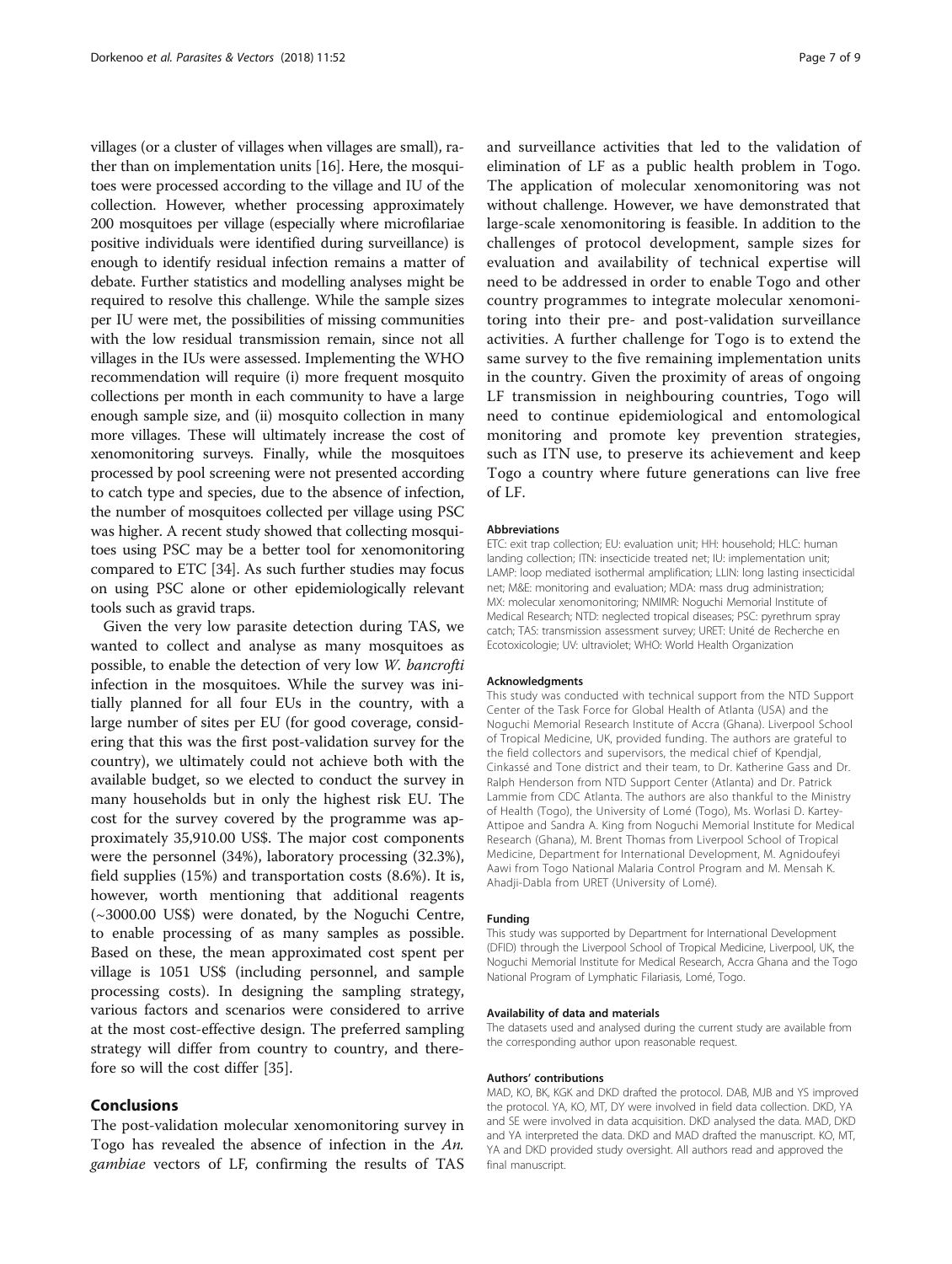#### <span id="page-7-0"></span>Ethics approval and consent to participate

Approval for this survey was received from Togo MoH ethics committee. Before the beginning of mosquito collection, the communities were informed of the objectives of the survey, and consent was received from community leaders and chiefs. The study objectives were also explained to the heads of households. Written informed consent was obtained from all households from which mosquitoes were collected and from all collectors involved in this study. Vector collectors were at least 18 years old and were trained in the mosquito collection procedures by entomologists of the survey team.

#### Consent for publication

Not applicable.

#### Competing interests

The authors declare that they have no competing interests.

#### Author details

<sup>1</sup>Faculté des Sciences de la santé, University of Lomé, BP 1515 Lomé, Togo. <sup>2</sup>Programme National d'Elimination de la Filariose Lymphatique, Ministère de la Santé et de la Protection Sociale, Angle avenue Sarakawa et avenue du 24 JanvierBP 336 Lomé, Togo. <sup>3</sup>Department of Parasitology, Noguchi Memorial Institute for Medical Research, University of Ghana, Accra, Ghana. 4 Department of Animal Biology, Unité de Recherche en Ecotoxicologie, University of Lomé, BP 1515 Lomé, Togo. <sup>5</sup>Liverpool School of Tropical Medicine, Pembroke Place, Liverpool L3 5QA, UK. <sup>6</sup>Mectizan Donation Program, 325 Swanton Way, Decatur, Ga 30030, USA. <sup>7</sup>European & Developing Countries Clinical Trials Partnership (EDCTP), Medical Research Council, P.O. Box 19070, Cape Town, South Africa.

# Received: 13 September 2017 Accepted: 28 December 2017

#### References

- 1. WHO. Monitoring and epidemiological assessment of mass drug administration in the global programme to eliminate lymphatic filariasis: a manual for national elimination programmes. Geneva: World Health Organization; 2011.
- 2. CIA. The World Factbook, Africa, Togo. Central Intelligence Agency; 2017 Aug. [https://www.cia.gov/library/publications/the-world-factbook/geos/to.](https://www.cia.gov/library/publications/the-world-factbook/geos/to.html) [html.](https://www.cia.gov/library/publications/the-world-factbook/geos/to.html) Accessed 15 October 2017.
- 3. Sodahlon YK, Dorkenoo AM, Morgah K, Nabiliou K, Agbo K, Miller R, et al. A success story: Togo is moving toward becoming the first sub-Saharan African nation to eliminate lymphatic filariasis through mass drug administration and countrywide morbidity alleviation. PLoS Negl Trop Dis. 2013;7(4):e2080.
- 4. Mathieu E, Dorkenoo A, Otogbe FKJ, Budge PJ, Sodahlon YKA. Laboratorybased surveillance system for *Wuchereria bancrofti* in Togo: a practical<br>model for resource-poor settings. Am J Trop Med Hyg. 2011;84:988–93.
- 5. Budge PJ, Dorkenoo AM, Sodahlon YK, Fasuyi OB, Mathieu E. Ongoing surveillance for lymphatic filariasis in Togo: assessment of alternatives and nationwide reassessment of transmission status. Am J Trop Med Hyg. 2014;90:89–95.
- 6. Mueller DH, Wiseman V, Bakusa D, Morgah K, Daré A, Tchamdja P. Costeffectiveness analysis of insecticide-treated net distribution as part of the Togo integrated child health campaign. Malar J. 2008;7:73.
- 7. Stevens ER, Aldridge A, Degbey Y, Pignandi A, Dorkenoo MA, Hugelen-Padin J. Evaluation of the 2011 long-lasting, insecticide-treated net distribution for universal coverage in Togo. Malar J. 2013;12:162.
- Desrochers RE, Siekmans K, Berti PR, Bramhill K, Buchan SA, Battah GK, et al. Effectiveness of post-campaign, door-to-door, hang-up, and communication interventions to increase long-lasting, insecticidal bed net utilization in Togo (2011–2012): a cluster randomized, control trial. Malar J. 2014;13:260.
- 9. WHO. Validation of elimination of lymphatic filariasis as a public health problem. Geneva: World Health Organization; 2017.
- 10. WHO. Global. Programme to eliminate lymphatic filariasis: progress report, 2016. Wkly Epidemiol Rec. 2017;40:594–608.
- 11. Okorie PN, de Souza DK. Prospects, drawbacks and future needs of xenomonitoring for the endpoint evaluation of lymphatic filariasis elimination programs in Africa. Trans R Soc Trop Med Hyg. 2016;110:90–7.
- 
- 12. WHO. Lymphatic filariasis: a handbook of practical entomology for national lymphatic filariasis elimination programmes. Geneva: World Health Organization; 2013.
- 13. Henderson RH, Sundaresan T. Cluster sampling to assess immunization coverage: a review of experience with a simplified sampling method. Bull World Health Organ. 1982;60:253–60.
- 14. Gbakima AA, Appawu MA, Dadzie S, Karikari C, Sackey SO, Baffoe-Wilmot A, et al. Lymphatic filariasis in Ghana: establishing the potential for an urban cycle of transmission. Tropical Med Int Health. 2005;10:387–92.
- 15. Kouassi BL, de Souza DK, Goepogui A, Narh CA, King SA, Mamadou BS, et al. Assessing the presence of Wuchereria bancrofti in vector and human populations from urban communities in Conakry, Guinea. Parasit Vectors. 2015;8:492.
- 16. WHO. The role of polymerase chain reaction techniques for assessing lymphatic filariasis transmission. Geneva: World Health Organization; 2009.
- 17. Gillies MT. A supplement to the Anophelinae of Africa south of the Sahara (Afrotropical region). South African Inst Med Res Pubs. 1987;55:1–143.
- 18. Gillies MT, DeMeillon B. The anophelinae of Africa south of the Sahara (Ethiopian zoogeographical region). So African Inst Med Res Pubs. 1968;54:1–343.
- 19. Takagi H, Itoh M, Kasai S, Yahathugoda TC, Weerasooriya MV, Kimura E. Development of loop-mediated isothermal amplification method for detecting Wuchereria bancrofti DNA in human blood and vector mosquitoes. Parasitol Int. 2011;60:493–7.
- 20. de Souza DK, Ansumana R, Sessay S, Conteh A, Koudou B, Rebollo MP, et al. The impact of residual infections on Anopheles-transmitted Wuchereria bancrofti after multiple rounds of mass drug administration. Parasit Vectors. 2015;8:488.
- 21. de Souza DK, Sesay S, Moore MG, Ansumana R, Narh CA, Kollie K, et al. No evidence for lymphatic filariasis transmission in big cities affected by conflict-related rural-urban migration in Sierra Leone and Liberia. PLoS Negl Trop Dis. 2014;8:e2700.
- 22. Ramzy RM, Farid HA, Kamal IH, Ibrahim GH, Morsy ZS, Faris R, et al. A polymerase chain reaction-based assay for detection of Wuchereria bancrofti in human blood and Culex pipiens. Trans R Soc Trop Med Hyg. 1997;91:156–60.
- 23. Katholi CR, Toé L, Merriweather A, Unnasch TR. Determining the prevalence of Onchocerca volvulus infection in vector populations by polymerase chain reaction screening of pools of black flies. J Infect Dis. 1995;172:1414–7.
- 24. Schmaedick MA, Koppel AL, Pilotte N, Torres M, Williams SA, Dobson SL, et al. Molecular xenomonitoring using mosquitoes to map lymphatic filariasis after mass drug administration in American Samoa. PLoS Negl Trop Dis. 2014;8:e3087.
- 25. Pilotte N, Zaky WI, Abrams BP, Chadee DD, Williams SAA. Novel xenomonitoring technique using mosquito excreta/feces for the detection of filarial parasites and malaria. PLoS Negl Trop Dis. 2016;10:e0004641.
- 26. Rao RU, Samarasekera SD, Nagodavithana KC, Punchihewa MW, Dassanayaka TD. PKDG, et al. programmatic use of molecular xenomonitoring at the level of evaluation units to assess persistence of lymphatic filariasis in Sri Lanka. PLoS Negl Trop Dis. 2016;10:e0004722.
- 27. Lau CL, Won KY, Lammie PJ, Graves PM. Lymphatic filariasis elimination in American Samoa: evaluation of molecular xenomonitoring as a surveillance tool in the endgame. PLoS Negl Trop Dis. 2016;10:e0005108.
- 28. Dorkenoo AM, Sodahlon YK, Bronzan RN, Yakpa K, Sossou E, Ouro-Medeli A, et al. Enquête d'évaluation de la transmission de la filariose lymphatique en milieu scolaire, 3 ans après l'arrêt du traitement de masse à l'albendazole et à l'ivermectine dans les 7 districts endémiques du Togo. Bull Soc Pathol Exot. 2015;108:181–7.
- 29. Dogara M, Nock H, Agbede R, Ndams S, Joseph K. Entomological survey of mosquitoes responsible for the transmission of lymphatic filariasis in three endemic villages of Kano state, Nigeria. Internet J World Health Soc Politics. 2012;7(2):1–6.
- 30. Brengues J, Subra R, Bouchité B. Etude parasitologique, clinique et entomologique sur la filariose de Bancroft dans le Sud du Dahomey et du Togo. Cah ORSTOM, Sér Entomol Méd Parasitol. 1969;7:279–305.
- 31. Udonsi JK. Bancroftian filariasis in the Igwun Basin, Nigeria. An epidemiological, parasitological, and clinical study in relation to the transmission dynamics. Acta Trop. 1988;45:171–9.
- 32. Anosike JC, Nwoke BE, Ajayi EG, Onwuliri CO, Okoro OU, Oku EE, et al. Lymphatic filariasis among the Ezza people of Ebonyi state, eastern Nigeria. Ann Agric Environ Med. 2005;12:181–6.
- 33. Fischer P, Erickson S, Fischer K, Fuchs J, Rao R, Christensen B, et al. Persistence of Brugia malayi DNA in vector and non-vector mosquitoes: